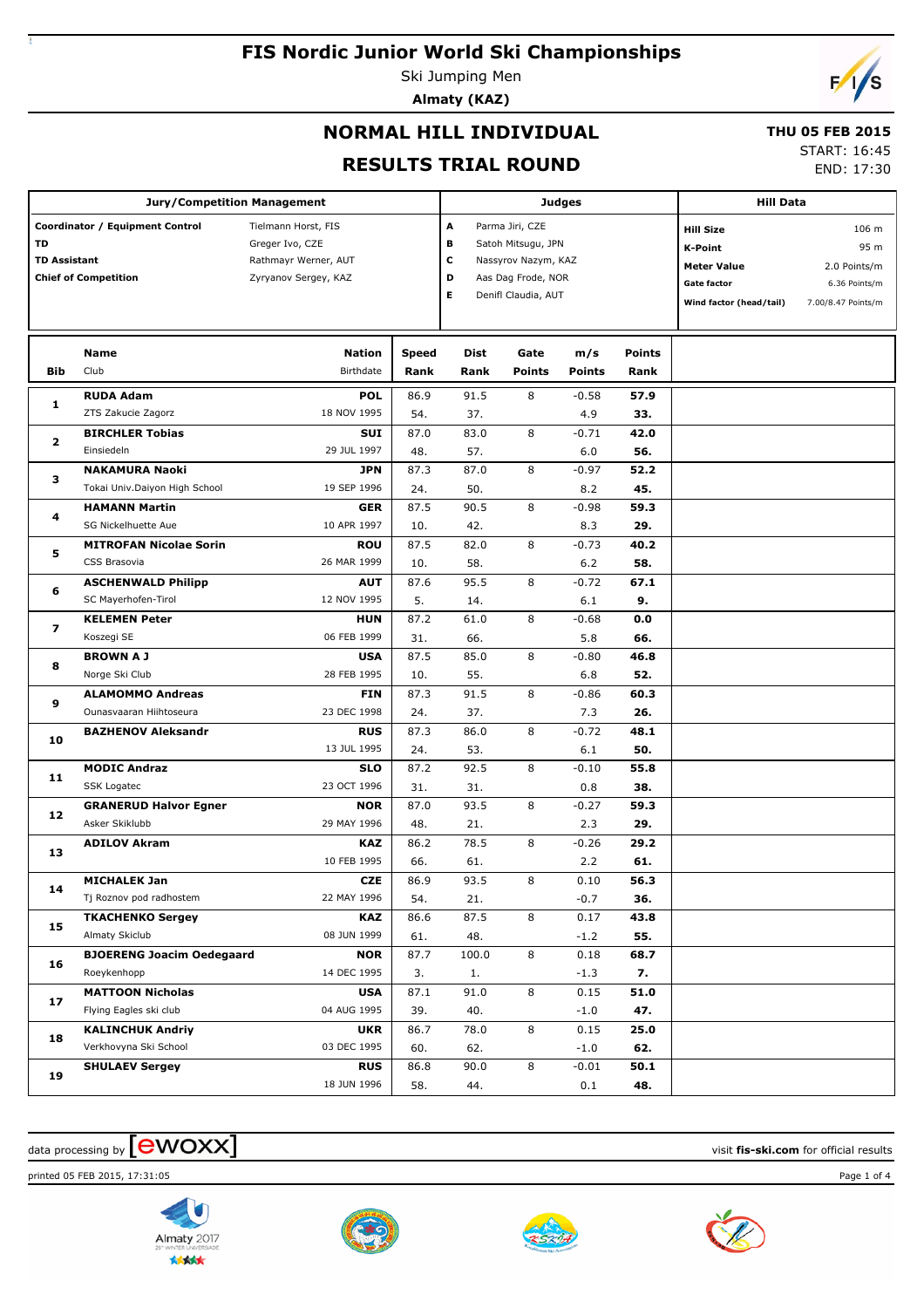Ski Jumping Men **Almaty (KAZ)**



### **NORMAL HILL INDIVIDUAL**

#### **THU 05 FEB 2015**

### **RESULTS TRIAL ROUND**

START: 16:45 END: 17:30

|            | Name                                 | Nation                    | Speed       | Dist        | Gate          | m/s            | <b>Points</b> |  |
|------------|--------------------------------------|---------------------------|-------------|-------------|---------------|----------------|---------------|--|
| <b>Bib</b> | Club                                 | Birthdate                 | Rank        | Rank        | <b>Points</b> | <b>Points</b>  | Rank          |  |
|            | <b>BRADATSCH Sebastian</b>           | <b>GER</b>                | 87.3        | 98.0        | 8             | $-0.04$        | 66.3          |  |
| 20         | WSC 07 Ruhla                         | 08 MAY 1996               | 24.         | 6.          |               | 0.3            | 11.           |  |
|            | <b>STURSA Vojtech</b>                | <b>CZE</b>                | 86.6        | 92.5        | 8             | 0.10           | 54.3          |  |
| 21         | Dukla Liberec                        | 03 AUG 1995               | 61.         | 31.         |               | $-0.7$         | 42.           |  |
|            | <b>STREITLER Patrick</b>             | <b>AUT</b>                | 87.6        | 96.0        | 8             | $-0.32$        | 64.7          |  |
| 22         | SV Dornbirn-Vorarlberg               | 17 APR 1995               | 5.          | 11.         |               | 2.7            | 16.           |  |
|            | <b>LEJA Krzysztof</b>                | <b>POL</b>                | 87.4        | 91.5        | 8             | $-0.33$        | 55.8          |  |
| 23         | <b>AZS ZAKOPANE</b>                  | 21 FEB 1996               | 18.         | 37.         |               | 2.8            | 38.           |  |
| 24         | <b>SCHULER Andreas</b>               | SUI                       | 87.1        | 95.0        | 8             | $-0.62$        | 65.3          |  |
|            | Einsiedeln                           | 30 DEC 1995               | 39.         | 15.         |               | 5.3            | 14.           |  |
| 25         | <b>YLITAPIO Santeri</b>              | <b>FIN</b>                | 87.5        | 92.5        | 8             | $-0.54$        | 59.6          |  |
|            | Ounasvaara Ski club                  | 22 FEB 1997               | 10.         | 31.         |               | 4.6            | 27.           |  |
| 26         | <b>KOBAYASHI Ryoyu</b>               | <b>JPN</b>                | 87.2        | 93.0        | 8             | $-0.73$        | 62.2          |  |
|            | Morioka Chuo High School             | 08 NOV 1996               | 31.         | 27.         |               | 6.2            | 23.           |  |
| 27         | <b>BARTOL Tilen</b>                  | <b>SLO</b>                | 87.2        | 90.5        | 8             | $-0.55$        | 55.7          |  |
|            | SSK Sam Ihan                         | 17 APR 1997               | 31.         | 42.         |               | 4.7            | 40.           |  |
| 28         | <b>BUZESCU PURICE Constantin Ro</b>  | <b>ROU</b>                | 86.9        | 86.5        | 8             | $-0.64$        | 48.4          |  |
|            | Css brasovia                         | 19 JUN 1997               | 54.         | 51.         |               | 5.4            | 49.           |  |
| 29         | <b>FORFANG Johann Andre</b>          | <b>NOR</b>                | 87.5        | 100.0       | 8             | $-0.45$        | 73.8          |  |
|            | Tromsoe Skiklubb                     | 04 JUL 1995               | 10.         | 1.          |               | 3.8            | 1.            |  |
| 30         | <b>INSAM Alex</b>                    | ITA                       | 87.4        | 92.5        | 8             | $-0.27$        | 57.3          |  |
|            | S.C. GARDENA SASLONG A.D.            | 19 DEC 1997               | 18.         | 31.         |               | 2.3            | 34.           |  |
| 31         | <b>SANDELL Jonas</b>                 | <b>SWE</b>                | 86.4        | 85.0        | 8             | $-0.15$        | 41.3          |  |
|            | Friska Viljor                        | 12 FEB 1995               | 64.         | 55.         |               | 1.3            | 57.           |  |
| 32         | <b>POLASEK Viktor</b>                | <b>CZE</b>                | 87.0        | 100.0       | 8             | $-0.16$        | 71.4          |  |
|            | Sk Nove mesto na morave              | 18 JUL 1997               | 48.         | 1.          |               | 1.4            | З.            |  |
| 33         | <b>NOGIN Roman</b><br>Almaty Skiclub | <b>KAZ</b><br>23 JUN 1998 | 86.5        | 72.0        | 8             | $-0.34$        | 16.9          |  |
|            | <b>PITEA Sorin Iulian</b>            | <b>ROU</b>                | 63.<br>87.1 | 63.<br>88.0 | 8             | 2.9<br>$-0.66$ | 63.<br>51.6   |  |
| 34         | CSS Dinamo Rasnov                    | 09 JUL 1997               | 39.         | 47.         |               | 5.6            | 46.           |  |
|            | <b>BICKNER Kevin</b>                 | <b>USA</b>                | 87.7        | 94.0        | 8             | $-0.66$        | 63.6          |  |
| 35         | Norge Ski Club                       | 23 SEP 1996               | 3.          | 18.         |               | 5.6            | 17.           |  |
|            | <b>KANTYKA Przemyslaw</b>            | <b>POL</b>                | 87.4        | 94.0        | 8             | $-0.62$        | 63.3          |  |
| 36         | Lks Klimczok bystra                  | 15 DEC 1996               | 18.         | 18.         |               | 5.3            | 20.           |  |
|            | <b>WINTER Paul</b>                   | <b>GER</b>                | 87.3        | 96.0        | 8             | $-0.63$        | 67.3          |  |
| 37         | SC Willingen                         | 05 OCT 1997               | 24.         | 11.         |               | 5.3            | 8.            |  |
|            | <b>PREVC Cene</b>                    | <b>SLO</b>                | 87.4        | 95.0        | 8             | $-0.75$        | 66.4          |  |
| 38         | Sk Triglav kranj                     | 12 MAR 1996               | 18.         | 15.         |               | 6.4            | 10.           |  |
|            | <b>PASICHNYK Stepan</b>              | <b>UKR</b>                | 87.1        | 86.5        | 8             | $-0.59$        | 48.0          |  |
| 39         | Kremenets ski school                 | 09 JAN 1998               | 39.         | 51.         |               | 5.0            | 51.           |  |
|            | <b>SULTANGULOV Artur</b>             | <b>RUS</b>                | 87.0        | 93.5        | 8             | $-0.40$        | 60.4          |  |
| 40         | Ufa                                  | 07 MAR 1997               | 48.         | 21.         |               | 3.4            | 25.           |  |
|            | <b>TOLLINGER Elias</b>               | <b>AUT</b>                | 87.6        | 96.0        | 8             | $-0.45$        | 65.8          |  |
| 41         | SV Innsbruck-Bergisel-Tirol          | 25 MAR 1995               | 5.          | 11.         |               | 3.8            | 13.           |  |
| 42         | <b>CINTIMAR Muhammet Irfan</b>       | <b>TUR</b>                | 87.2        | 86.0        | 8             | $-0.39$        | 45.3          |  |
|            |                                      | 16 JUL 1997               | 31.         | 53.         |               | 3.3            | 54.           |  |
| 43         | <b>ROCH DUPLAND Thomas</b>           | <b>FRA</b>                | 86.8        | 90.0        | 8             | $-0.32$        | 52.7          |  |
|            | Les Contamines montjoie              | 03 FEB 1996               | 58.         | 44.         |               | 2.7            | 43.           |  |
|            |                                      |                           |             |             |               |                |               |  |

# data processing by **CWOXX** and  $\overline{A}$  and  $\overline{B}$  wisit **fis-ski.com** for official results

printed 05 FEB 2015, 17:31:05 Page 2 of 4







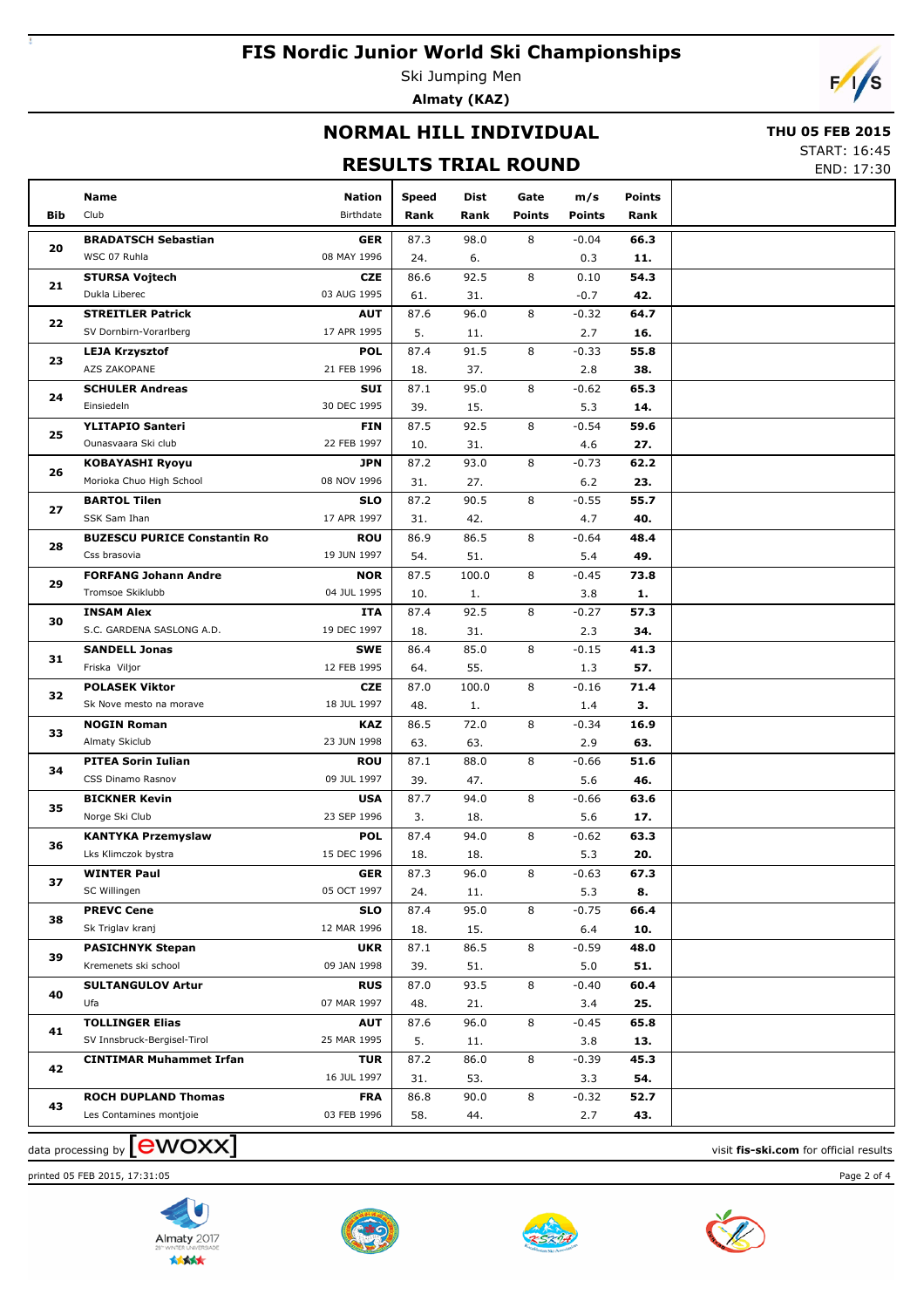Ski Jumping Men **Almaty (KAZ)**



### **NORMAL HILL INDIVIDUAL**

#### **THU 05 FEB 2015**

### **RESULTS TRIAL ROUND**

START: 16:45 END: 17:30

|            |                                    |                           |       |            |               |               |               | ----- <i>--</i> |
|------------|------------------------------------|---------------------------|-------|------------|---------------|---------------|---------------|-----------------|
|            | Name                               | <b>Nation</b>             | Speed | Dist       | Gate          | m/s           | <b>Points</b> |                 |
| <b>Bib</b> | Club                               | Birthdate                 | Rank  | Rank       | <b>Points</b> | <b>Points</b> | Rank          |                 |
|            | <b>ANTONISSEN Lars</b>             | <b>NED</b>                | 87.8  | 89.5       | 8             | $-0.39$       | 52.3          |                 |
| 44         | <b>National Team</b>               | 31 JUL 1995               | 1.    | 46.        |               | 3.3           | 44.           |                 |
|            | <b>EGLOFF Luca</b>                 | SUI                       | 87.0  | 92.5       | 8             | -0.46         | 58.9          |                 |
| 45         | Grabserberg                        | 06 JUN 1995               | 48.   | 31.        |               | 3.9           | 31.           |                 |
|            |                                    | <b>FIN</b>                | 87.3  | 96.5       | 8             |               | 66.0          |                 |
| 46         | OJALA Juho<br>Kuusamon erae-veikot | 17 MAR 1995               |       |            |               | $-0.36$       | 12.           |                 |
|            |                                    |                           | 24.   | 8.<br>93.5 | 8             | 3.0           |               |                 |
| 47         | <b>ITO Masamitsu</b>               | <b>JPN</b><br>27 FEB 1998 | 87.0  |            |               | $-0.18$       | 58.5          |                 |
|            | Shimokawa Shogyo High School       |                           | 48.   | 21.        |               | 1.5           | 32.           |                 |
| 48         | <b>AKHABADZE Sergey</b>            | <b>GEO</b>                | 87.6  | 79.5       | 8             | $-0.10$       | 29.8          |                 |
|            | Bakuriani                          | 21 MAR 1995               | 5.    | 60.        |               | 0.8           | 60.           |                 |
| 49         | <b>BRASME Paul</b>                 | <b>FRA</b>                | 87.1  | 93.0       | 8             | $-0.02$       | 56.2          |                 |
|            | <b>U.S VENTRON</b>                 | 03 AUG 1997               | 39.   | 27.        |               | 0.2           | 37.           |                 |
| 50         | <b>TOROK Eduard</b>                | <b>ROU</b>                | 87.2  | 95.0       | 8             | $-0.35$       | 63.0          |                 |
|            | CSS Dinamo Rasnov                  | 02 MAY 1997               | 31.   | 15.        |               | 3.0           | 21.           |                 |
| 51         | <b>SJOEEN Phillip</b>              | <b>NOR</b>                | 87.5  | 100.0      | 8             | $-0.13$       | 71.1          |                 |
|            | Bekkelaget SK                      | 24 DEC 1995               | 10.   | 1.         |               | 1.1           | 5.            |                 |
| 52         | <b>WELLINGER Andreas</b>           | <b>GER</b>                | 87.8  | 98.5       | 8             | $-0.61$       | 72.2          |                 |
|            | SC Ruhpolding                      | 28 AUG 1995               | 1.    | 5.         |               | 5.2           | 2.            |                 |
| 53         | <b>RHOADS William</b>              | <b>USA</b>                | 87.1  | 93.0       | 8             | $-0.78$       | 62.6          |                 |
|            | <b>UOP Sports Clubs</b>            | 08 JUN 1995               | 39.   | 27.        |               | 6.6           | 22.           |                 |
| 54         | <b>SATO Yukiya</b>                 | <b>JPN</b>                | 87.2  | 96.5       | 8             | $-0.99$       | 71.4          |                 |
|            | Megmilk Snow Brand Ski Team        | 19 JUN 1995               | 31.   | 8.         |               | 8.4           | з.            |                 |
| 55         | <b>STEKALA Andrzej</b>             | <b>POL</b>                | 87.3  | 94.0       | 8             | $-0.65$       | 63.5          |                 |
|            | Azs Zakopane                       | 30 JUN 1995               | 24.   | 18.        |               | 5.5           | 18.           |                 |
| 56         | <b>AALTO Antti</b>                 | <b>FIN</b>                | 87.4  | 93.5       | 8             | $-0.77$       | 63.5          |                 |
|            | Kiteen Urheilijat                  | 02 APR 1995               | 18.   | 21.        |               | 6.5           | 18.           |                 |
| 57         | <b>PEIER Killian</b>               | SUI                       | 87.1  | 96.5       | 8             | $-0.72$       | 69.1          |                 |
|            | Vallee du Joux                     | 28 MAR 1995               | 39.   | 8.         |               | 6.1           | 6.            |                 |
| 58         | <b>ANCHUGIN Stanislav</b>          | <b>KAZ</b>                | 87.2  | 70.0       | 8             | $-0.42$       | 13.6          |                 |
|            | Almaty Skiclub                     | 22 FEB 1998               | 31.   | 64.        |               | 3.6           | 64.           |                 |
| 59         | <b>VARESCO Daniele</b>             | <b>ITA</b>                | 87.5  | 93.0       | 8             | $-0.60$       | 61.1          |                 |
|            | U.S. DOLOMITICA A.S.D.             | 25 JUL 1995               | 10.   | 27.        |               | 5.1           | 24.           |                 |
| 60         | <b>DEMIR Ayberk</b>                | <b>TUR</b>                | 87.4  | 80.0       | 8             | $-0.51$       | 34.3          |                 |
|            |                                    | 14 FEB 1997               | 18.   | 59.        |               | 4.3           | 59.           |                 |
| 61         | <b>SARKISIANI Artur</b>            | GEO                       | 86.4  | 70.0       | 8             | $-0.32$       | 12.7          |                 |
|            | Bakuriani                          | 29 AUG 1996               | 64.   | 64.        |               | 2.7           | 65.           |                 |
| 62         | <b>HOLIK Frantisek</b>             | <b>CZE</b>                | 86.9  | 91.0       | 8             | $-0.44$       | 55.7          |                 |
|            | Lsk Lomnice nad popelkou           | 23 OCT 1998               | 54.   | 40.        |               | 3.7           | 40.           |                 |
| 63         | <b>SHISHKIN Vadim</b>              | <b>RUS</b>                | 87.1  | 92.0       | 8             | -0.34         | 56.9          |                 |
|            | Nishniy Tagil                      | 02 NOV 1995               | 39.   | 36.        |               | 2.9           | 35.           |                 |
|            | <b>LANISEK Anze</b>                | <b>SLO</b>                | 87.6  | 93.5       | 8             | $-0.30$       | 59.5          |                 |
| 64         | <b>Ssk Menges</b>                  | 20 APR 1996               | 5.    | 21.        |               | 2.5           | 28.           |                 |
|            | <b>INNGJERDINGEN Christian</b>     | <b>SWE</b>                | 87.1  | 87.5       | 8             | $-0.06$       | 45.5          |                 |
| 65         | Holmens If                         | 19 DEC 1996               | 39.   | 48.        |               | 0.5           | 53.           |                 |
|            | <b>GREIDERER Simon</b>             | <b>AUT</b>                | 87.5  | 97.5       | 8             | $-0.04$       | 65.3          |                 |
| 66         | HSV Absam-Bergisel-Tirol           | 18 JAN 1996               | 10.   | 7.         |               | 0.3           | 14.           |                 |
|            |                                    |                           |       |            |               |               |               |                 |

### $\frac{1}{2}$  data processing by  $\boxed{\text{ewOX}}$

printed 05 FEB 2015, 17:31:05 Page 3 of 4